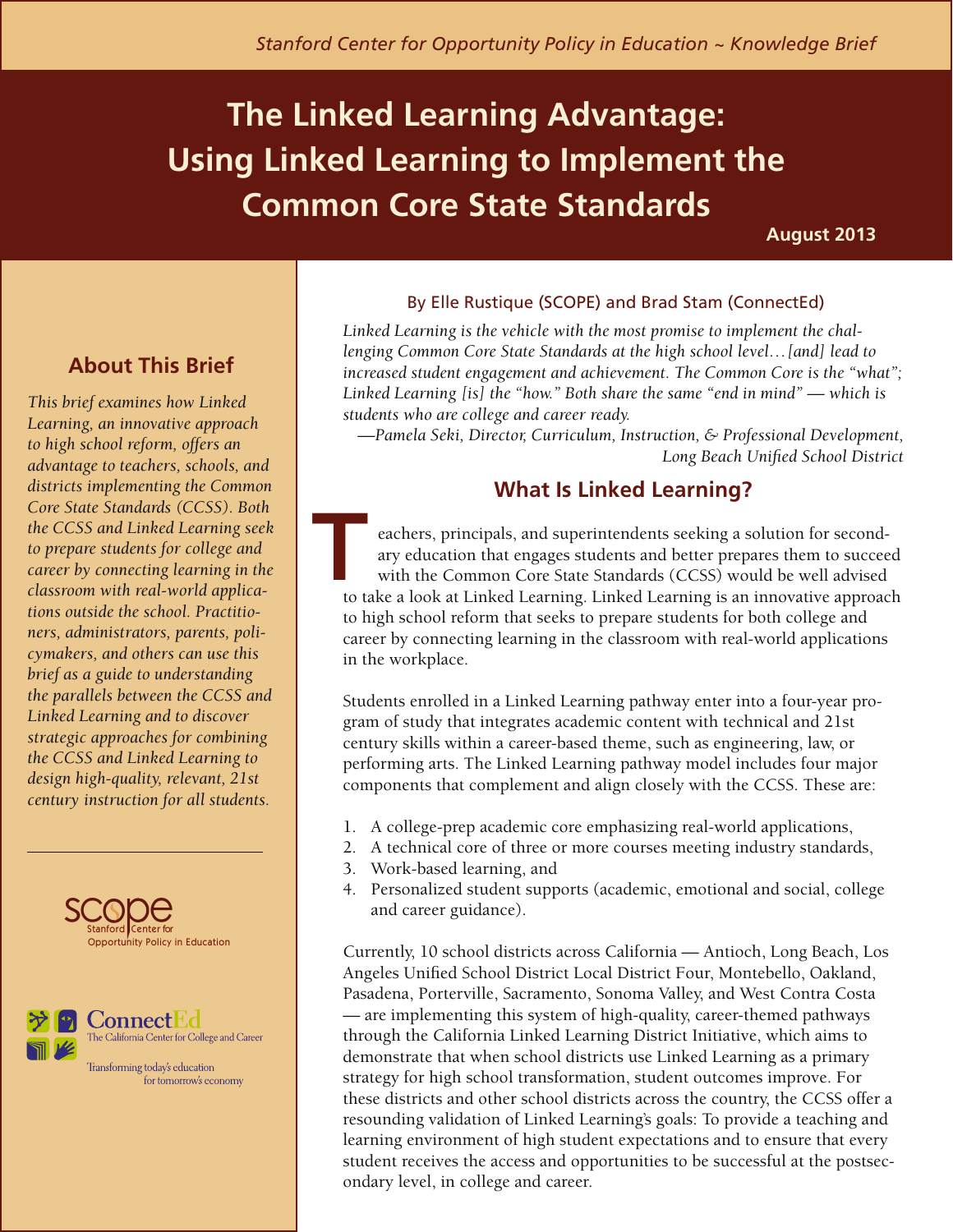For teachers, Linked Learning pathways offer a variety of real-world contexts in which to teach rigorous academic and technical content; the career focus makes teaching and learning more meaningful, engaging, and accessible for students from a diverse array of backgrounds and interests. For superintendents, district leaders, and principals, Linked Learning offers schools an approach to learning, teaching and assessing that can build the district's capacity to use the CCSS to provide engaging learning experiences for students that will equip them with the knowledge and skills they need for college and career.

#### **Implications of the Common Core State Standards for Linked Learning**

The Linked Learning field is gaining momentum like never before. Dozens of schools and districts have committed to making Linked Learning a district-wide improvement strategy and are participating in the new AB 790 Linked Learning Pilot Program. They join other schools and districts that have been implementing Linked Learning for years. Combined, they serve more than one third of the state's high school students (Linked Learning Alliance, Spring 2013 Convening).

As Linked Learning expands throughout California and the nation, understanding how Linked Learning both supports and aligns with the CCSS will provide much needed clarity and coherence to teachers, administrators, parents, students and other stakeholders.

Currently, 45 states (California among them), the District of Columbia, and four territories have signed a memorandum of agreement with the National Governors Association and the Council of Chief State School Officers committing to a state-led initiative that establishes educational standards for college and career readiness. This initiative—the Common Core State Standards Initiative—defines what every student should know and be able to do from kindergarten through 12th grade in order to graduate from high school and succeed in entry-level, credit-bearing academic college courses as well as entry-level jobs and workforce training programs. Currently, common standards are available in three subject areas, the CCSS' English/language arts (ELA) and mathematics and the National Research Council's Next Generation Science Standards.

In California, the recent passage of AB 790 (Linked Learning Pilot Program) means that approximately 55 schools districts will begin implementing Linked Learning in the 2013-14 school year, while also beginning implementation of the CCSS. When the pilot is fully implemented, Linked Learning's career-based pathways will be available to more than one-third of California's high school students.

Linked Learning and the CCSS are mutually supportive of each other in four ways:

- 1. Shared student learning outcomes, with an emphasis on higher order thinking skills;
- 2. Compatible approaches to interdisciplinary curriculum, instruction, and performance-based assessment;
- 3. Real-world integration and application of academic and technical skills and knowledge;
- 4. Student assessment through authentic demonstrations of learning (e.g., portfolios, project defenses, exhibitions).

#### **Shared Student Learning Outcomes**

A question being asked by Linked Learning educators is the extent to which the CCSS align with gradelevel benchmarks and graduate outcomes that districts, schools, and pathways may have already developed. Linked Learning and the CCSS are not mutually exclusive; they are complementary. Given their mutual emphasis on real-world applications of knowledge and skills, Linked Learning is the ideal "how" to deliver the "what" of the CCSS.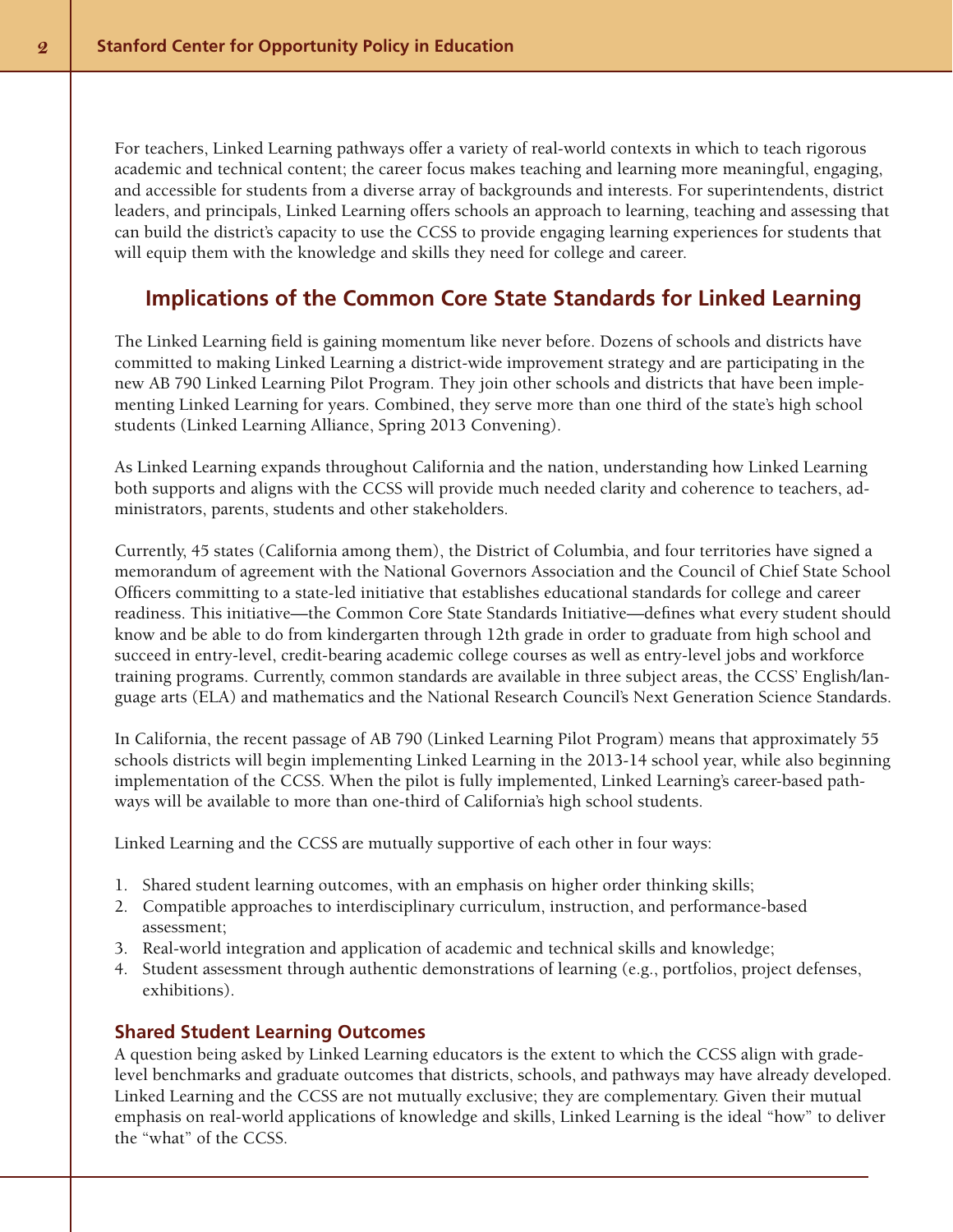| <b>The Common Core State</b><br><b>Standards (2010)</b>                                                                                                                                                                                                                                                                                                                                                                                                                                                                                                                                                                                                                                                                                                                  | <b>Linked Learning's College</b><br>and Career Readiness<br>Framework (2012)                                                                                                                                                                                                                                                                                                                                                           | <b>Linked Learning Pathway</b><br><b>Student Learning</b><br><b>Outcomes Example (2012)</b>                                                                                                                                                                                                                                                                                                                                                                                                                                                                                                                                              |
|--------------------------------------------------------------------------------------------------------------------------------------------------------------------------------------------------------------------------------------------------------------------------------------------------------------------------------------------------------------------------------------------------------------------------------------------------------------------------------------------------------------------------------------------------------------------------------------------------------------------------------------------------------------------------------------------------------------------------------------------------------------------------|----------------------------------------------------------------------------------------------------------------------------------------------------------------------------------------------------------------------------------------------------------------------------------------------------------------------------------------------------------------------------------------------------------------------------------------|------------------------------------------------------------------------------------------------------------------------------------------------------------------------------------------------------------------------------------------------------------------------------------------------------------------------------------------------------------------------------------------------------------------------------------------------------------------------------------------------------------------------------------------------------------------------------------------------------------------------------------------|
| Under the CCSS ELA<br>Standards, "Speaking and<br>Listening" is broken down into<br>two areas:<br>1) Comprehension and<br>Collaboration and<br>2) Presentation of Knowledge<br>and Ideas.                                                                                                                                                                                                                                                                                                                                                                                                                                                                                                                                                                                | Communication is a key 21st<br>century skill identified in the<br>framework.                                                                                                                                                                                                                                                                                                                                                           | Example from John Muir High<br>School's Arts, Entertainment,<br>and Media (AEM) Pathway.                                                                                                                                                                                                                                                                                                                                                                                                                                                                                                                                                 |
| "Presentation of Knowledge<br>and Ideas"<br>SL.9-10.4. Present infor-<br>$\bullet$<br>mation, findings, and sup-<br>porting evidence clearly,<br>concisely, and logically<br>such that listeners can<br>follow the line of reason-<br>ing and the organization,<br>development, substance,<br>and style are appropriate<br>to purpose, audience, and<br>task.<br>SL.9-10.5. Make strategic<br>use of digital media (e.g.,<br>textual, graphical, audio,<br>visual, and interactive ele-<br>ments) in presentations<br>to enhance understanding<br>of findings, reasoning,<br>and evidence and to add<br>interest.<br>SL.9-10.6. Adapt speech<br>to a variety of contexts<br>and tasks, demonstrat-<br>ing command of formal<br>English when indicated or<br>appropriate. | "Communication: Listening,<br>speaking, writing, and non-<br>verbal communication"<br>Using active listening<br>$\bullet$<br>skills to obtain and clarify<br>information<br>Articulating thoughts<br>$\bullet$<br>and ideas clearly and<br>effectively<br>Public speaking skills<br>$\bullet$<br>Written communication,<br>$\bullet$<br>including memos, letters,<br>and complex technical<br>reports that are clear and<br>effective. | "Communication: The AEM<br>graduate interprets, organizes,<br>composes, and articulates<br>ideas that artfully communi-<br>cate content knowledge and<br>global perspectives."<br>Translation to grade-level<br>benchmarks:<br>Ninth/10th: Upon com-<br>pleting 10th grade, the<br>AEM student composes<br>and presents organized<br>presentations as well as<br>improvised oral responses<br>that clearly articulate<br>their ideas.<br>11th/12th: Upon gradu-<br>$\bullet$<br>ation, the AEM student<br>exhibits confidence in<br>both written and impro-<br>vised oral presentations<br>to articulate idea with<br>impactful results. |

## **Table 1: Alignment between CCSS & Linked Learning: A School Example**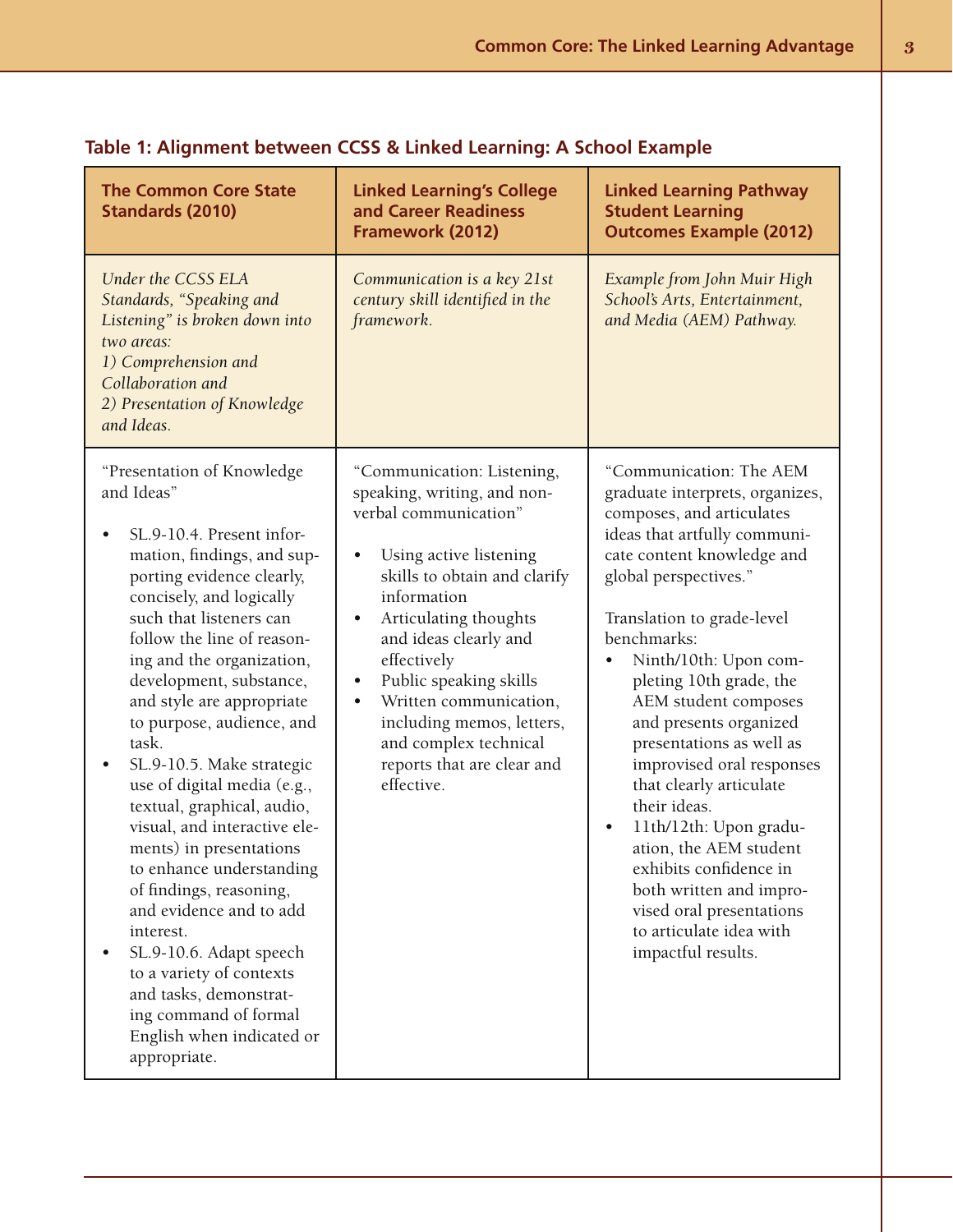| <b>CCSS Instructional Shift</b>              | <b>Applying the Shift in Linked Learning</b>                                                                                                                                                                                                                                                                                                                                                                     |  |
|----------------------------------------------|------------------------------------------------------------------------------------------------------------------------------------------------------------------------------------------------------------------------------------------------------------------------------------------------------------------------------------------------------------------------------------------------------------------|--|
| Balancing informational<br>and literary text | Career themes and technical coursework provide highly engaging and<br>relevant contexts for students to read, be challenged by, and compre-<br>hend demanding informational text.                                                                                                                                                                                                                                |  |
| Building knowledge in the<br>disciplines     | Teacher collaboration, student cohorts, and the establishment of com-<br>mon student learning outcomes in pathways allow teachers to align<br>literacy building strategies and responsibilities across the subject areas<br>for specific projects and throughout the year.                                                                                                                                       |  |
| Staircase of complexity                      | Projects with real world tasks create engaging opportunities that mo-<br>tivate students, even those reading below grade level, to persist with<br>challenging central texts. Projects go in depth, instead of skimming the<br>surface, and allow time for teachers to design scaffolds that provide dif-<br>ferentiated support so that all students can be successful.                                         |  |
| Text-based answers                           | Pathway themes provide engaging and authentic contexts for text-<br>based discussions involving expository and literary sources in which<br>students may have established more shared background knowledge to<br>assist both their understanding and articulation of ideas. Examples in-<br>clude mock trials in law and justice academies or design presentations<br>in engineering and architecture academies. |  |
| Writing from sources                         | Students regularly produce writing for a range of engaging and more<br>authentic purposes related to the theme of Linked Learning pathways.<br>This writing is frequently presented to and assessed by an audience<br>around specific criteria.                                                                                                                                                                  |  |
| Academic vocabulary                          | Academic and technical education teachers in Linked Learning path-<br>ways can regularly collaborate to reinforce the consistent use by stu-<br>dents of key academic and technical vocabulary necessary for college<br>and career success.                                                                                                                                                                      |  |

#### **Table 2: Common Core Instructional Shifts for English Language Arts/Literacy**

From the CCSS to the Linked Learning context, there is strong alignment around the articulation of student outcomes (see Table 1, page 3). For example, language from the "Speaking and Listening" ELA standard for CCSS is also part of the Linked Learning College and Career Readiness Framework (ConnectEd, 2012).

Linked Learning pathways develop pathway-specific student learning outcomes using as guidance their district's overall student outcomes and graduate profile, which is typically CCSS-aligned. This process of pathway/district alignment offers Linked Learning teachers an advantage in mapping their student outcomes to the CCSS.

#### **Compatible Approaches to Curriculum, Instruction, and Assessment**

States' adoption of the CCSS will require teachers to make a series of instructional shifts. Far from starting from scratch, many teachers in Linked Learning pathways have already begun to make the necessary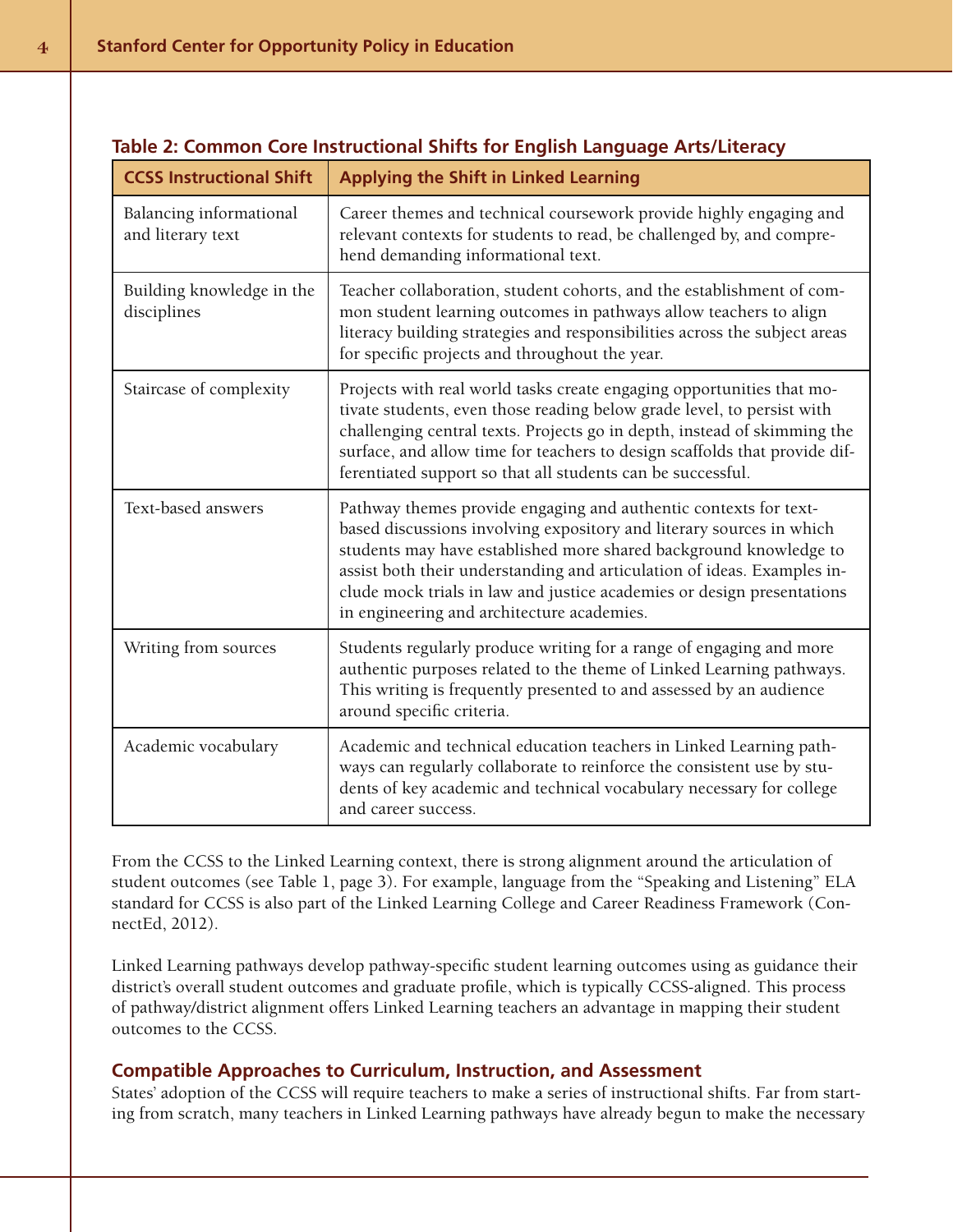| <b>CCSS</b><br><b>Instructional Shift</b> | <b>Applying the Shift in Linked Learning</b>                                                                                                                                                                                                                                                                         |
|-------------------------------------------|----------------------------------------------------------------------------------------------------------------------------------------------------------------------------------------------------------------------------------------------------------------------------------------------------------------------|
| Focus                                     | Linked Learning pathways focus outcome-based and student-centered in-<br>struction. Student learning is monitored through formative and summa-<br>tive student performance assessments that measure the key concepts that<br>students have learned to mastery, rather than how many topics teachers<br>have covered. |
| Coherence                                 | Teacher teams in Linked Learning pathways collaborate together to pro-<br>vide multidisciplinary learning opportunities for students. Use of math-<br>ematics and mathematical practices purposefully extends out to other<br>classrooms.                                                                            |
| Fluency                                   | The thematic approach of career pathways allows mathematics teachers<br>to continually spiral back to foundational skills and concepts. Students<br>have multiple opportunities to practice in a variety of contexts until key<br>mathematics can be performed with speed and accuracy.                              |
| Deep understanding                        | Complex, industry-based problems provide opportunities in which<br>students are required to use mathematics in new situations and persist<br>through extended problem-solving scenarios.                                                                                                                             |
| Applications                              | Real-world projects offer open-ended contexts in which students must<br>make independent determinations about when and how mathematics<br>should be applied and what mathematical approaches will best serve to<br>solve a problem.                                                                                  |
| Dual intensity                            | Students engage in multidisciplinary projects where foundational math-<br>ematics skills can be learned and practiced to fluency within the math<br>classroom, and are then applied to larger, novel problems that span mul-<br>tiple classes.                                                                       |

#### **Table 3: Common Core Instructional Shifts for Mathematics**

changes in instruction, curriculum, and assessment through the utilization of problem- and projectbased learning. For many Linked Learning teachers, the focus on applied learning facilitates a smoother integration of the CCSS into performance task criteria.

Tables 2 and 3 identify important instructional shifts required by the CCSS and describe how these instructional shifts are applied within Linked Learning pathways. As the tables illustrate, in many instances Linked Learning teachers have already made the shifts required by the CCSS because the Linked Learning approach to curriculum, instruction, and assessment has required similar shifts in practice. These teachers already have an advantage in learning how to incorporate the CCSS into their instructional practice over teachers utilizing more traditional approaches to instruction.

#### **Real-World Application of Academic and Technical Skills Through Work-Based Learning**

Central to both the CCSS and Linked Learning is the belief that students gain deep understanding when they apply content and higher-order thinking skills, such as analysis and problem solving to the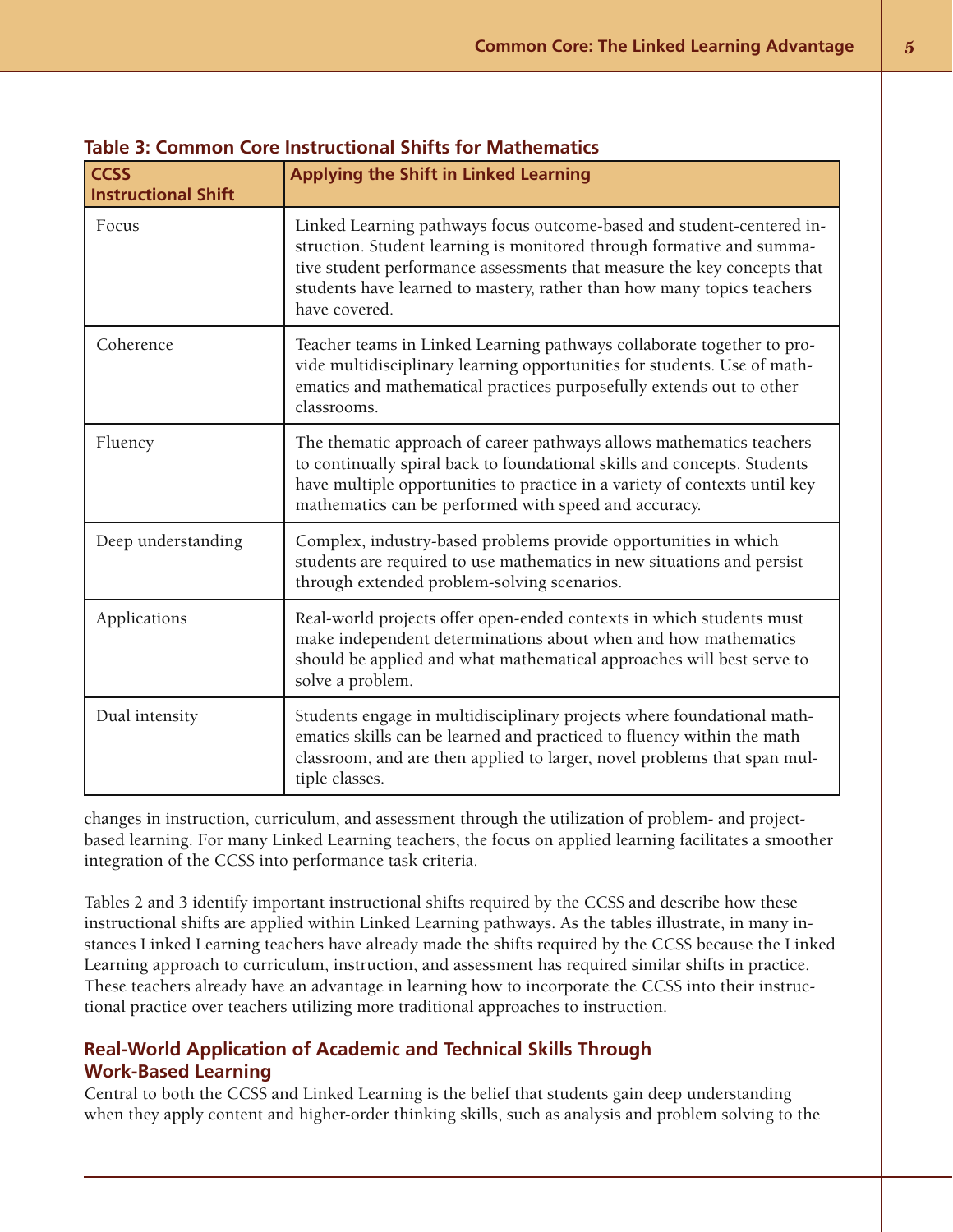| <b>Strategies</b>                                                                               | <b>Suggested Actions</b>                                                                                                                                                                                                                                                                                                                         |  |
|-------------------------------------------------------------------------------------------------|--------------------------------------------------------------------------------------------------------------------------------------------------------------------------------------------------------------------------------------------------------------------------------------------------------------------------------------------------|--|
| 1. Develop a common<br>understanding of<br>college and career<br>readiness                      | Continue messaging around vision of college and career readiness<br>$\bullet$<br>Make vision concrete by developing district graduate outcomes<br>$\bullet$<br>(graduate profile)<br>Align graduate profile with the common standards<br>$\bullet$                                                                                               |  |
| 2. Ramp up<br>communications and<br>information sharing                                         | Increase awareness of the alignment and synergy of the CCSS and<br>$\bullet$<br>Linked Learning                                                                                                                                                                                                                                                  |  |
| 3. Form cross-<br>disciplinary teams for<br>CCSS planning and<br>implementation                 | Continue organizing pathways into cross-disciplinary teams<br>$\bullet$<br>Build and recruit teacher leadership from within pathways<br>$\bullet$<br>Foster Career & Technical Education (CTE) and academic teacher<br>$\bullet$<br>collaboration                                                                                                |  |
| 4. Foster CTE and<br>academic teacher<br>collaboration                                          | Ensure pathway structures enable collaboration between CTE and<br>$\bullet$<br>academic teachers<br>Encourage CTE to integrate academic content into curriculum<br>$\bullet$                                                                                                                                                                     |  |
| 5. Create or update<br>curricular and<br>instructional<br>resources                             | Conduct crosswalks between school-level student learning outcomes,<br>$\bullet$<br>district graduate profile, and the CCSS (starting with the CCSS)<br>Districts can create curricular and instructional resources to guide<br>$\bullet$<br>development of interdisciplinary projects and curriculum that<br>integrates CTE and academic content |  |
| 6. Enhance literacy<br>and math strategies<br>within CTE and<br>academic content<br>instruction |                                                                                                                                                                                                                                                                                                                                                  |  |
| 7. Involve post-<br>secondary CTE<br>business in CCSS<br>implementation                         | Familiarize business and post-secondary partners with the CCSS so<br>$\bullet$<br>they can address them in their presentations, site visits, and teacher<br>externships                                                                                                                                                                          |  |

#### **Table 4: The CCSS & Linked Learning Integration Strategies for Districts**

real world. Work-based learning, a key component of Linked Learning but uncommon in traditional high schools, allows students to experience the workplace firsthand and to apply the content and skills learned to both their academic and technical courses. The design and content of work-based learning offers fertile ground for the integration of the CCSS. High-quality, work-based learning experiences integrate the CCSS and college and career ready outcomes, and include employer assessments of students' proficiency. Far from a "nice to have" or "additional" activity, Linked Learning's work-based learning approach is a powerful accelerant of student proficiency and an instructional strategy for integrating the CCSS into engaging learning experiences for students.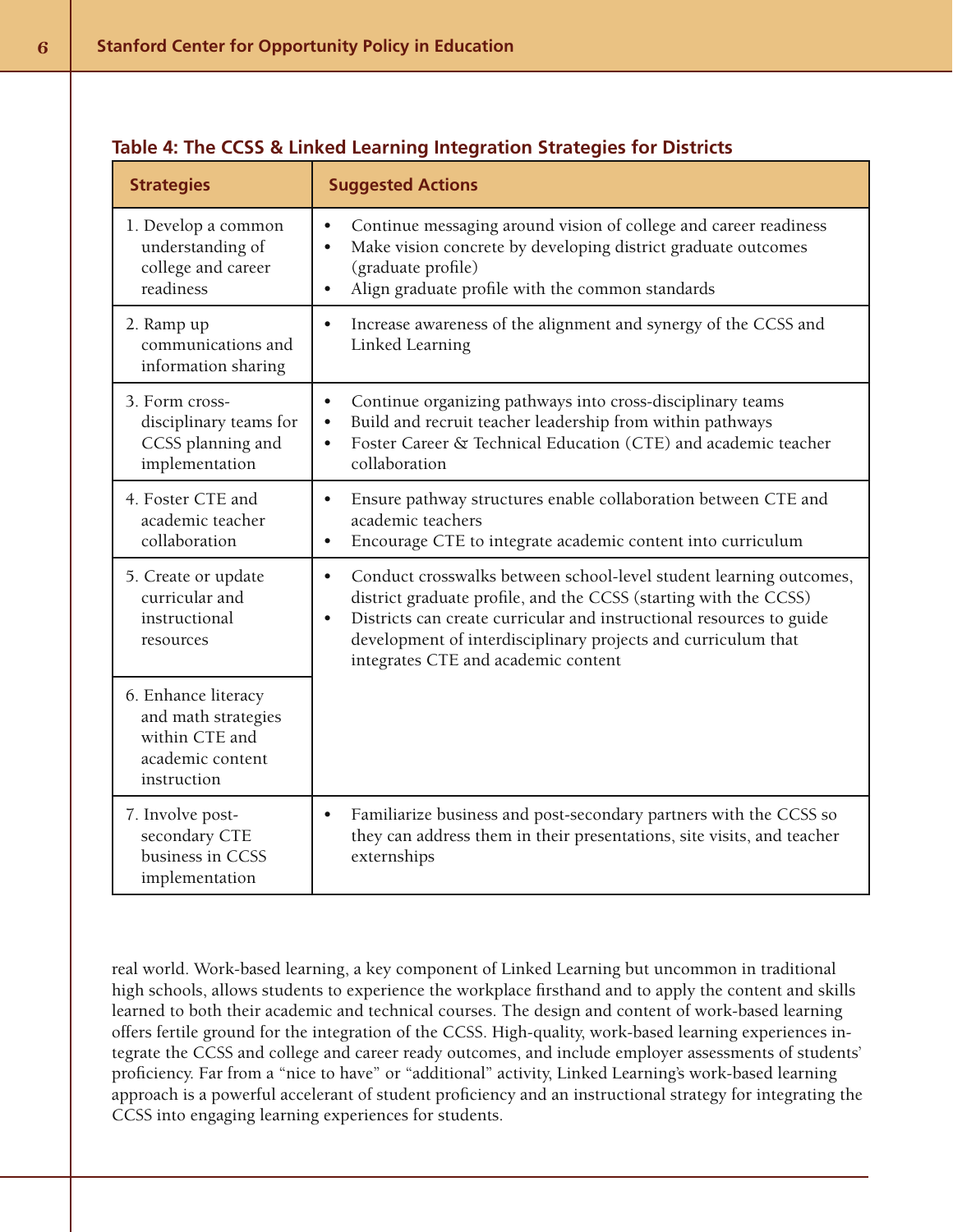#### **Student Assessment through Authentic Demonstrations of Learning**

The new CCSS assessments being developed by the Smarter Balanced Assessment Consortium (SBAC) and the Partnership for Assessment of Readiness for College and Careers (PARCC) feature many components of well-designed systems of authentic performance assessment. As districts look ahead to the assessments that schools will need, the SBAC and PARCC assessments support the shift to a performancebased assessment system that Linked Learning pathways and districts are striving to build. In Linked Learning pathways that are building these assessment systems, the CCSS are reflected in performance task criteria and rubric descriptors, providing teachers and students early opportunities to demonstrate the CCSS in connection with college- and career-readiness outcomes.

#### **Looking Ahead: Next Steps and Strategies for Districts**

The adoption and implementation of the CCSS across the country, and the expansion of Linked Learning pathways across schools and districts offers a new set of promising opportunities for any student to learn and demonstrate the CCSS in highly engaging, real-world contexts. By working together, schools and districts can effectively leverage Linked Learning as a primary vehicle to ensure student success with the CCSS. A summary of strategies recommended by Achieve (2012) to bridge the divide between college preparation and career readiness is shown below. Table 4 (page 6) shows how Linked Learning districts have translated these strategies into actions.

#### **Capacity-Building Actions for Districts**

Districts implementing Linked Learning can build their capacity for instructional change and improvement by designing professional development programs to provide teachers at all grade levels and in all content areas with a deep understanding of the CCSS as they begin to make the necessary shifts in instruction, curriculum, and assessment. Capacity-building activities that can support teachers to make instructional change include:

- • Cross-walking standards at different levels of the system in order to align the CCSS with state, district, and school-level student outcomes.
- Supporting teachers to make meaning of each standard by unpacking its content to clearly understand what is being asked of the student, the level of cognitive demand, and the types of tasks and activities by which students can effectively demonstrate the standard.
- • Creating or adopting instructional frameworks to guide teams in their disciplinary and interdisciplinary curriculum and planning.
- Developing prototypes of performance assessments for interdisciplinary projects that are mapped to the CCSS, student learning outcomes, and graduate profiles.

#### **Essential Actions for Supporting Teachers**

Teachers in schools that are simultaneously implementing Linked Learning and the CCSS will need high levels of support and continuous professional development to shift their instructional and assessment practices. These professional development needs include technical support in performance task design and in "backward mapping" curriculum from identified assessment tasks to demonstrate attainment of a level of performance on one or more of the CCSS.